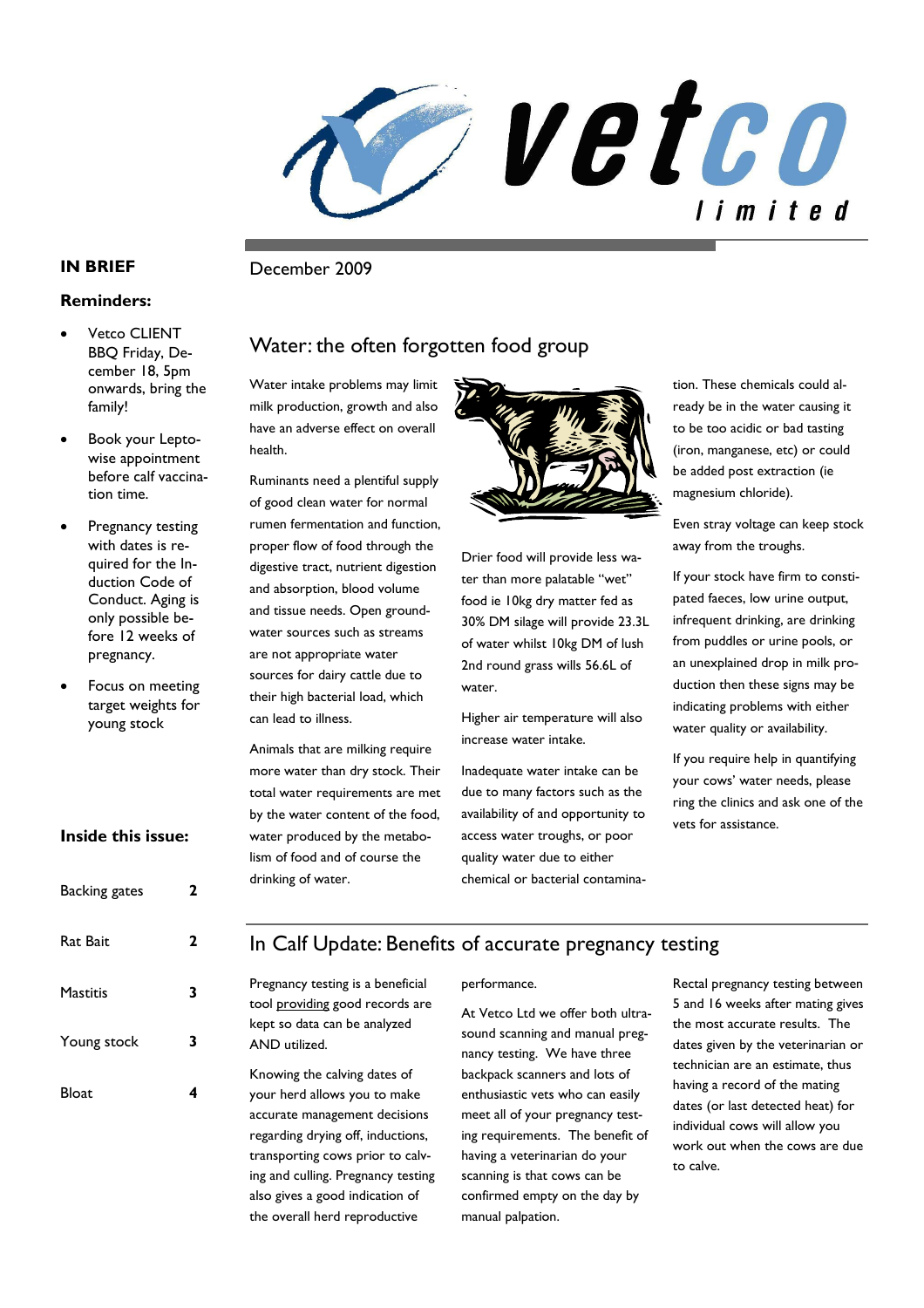During summer, when relief milkers are often milking your cows, it is crucial that you explain to them the rules of your dairy. Specifically, how your team operates the dairy and in particular the way you use your backing and/or top gate.

It is important to remember not to overuse the backing or top gate as this will reduce the space each cow has, resulting in pushing, slipping, forced changes to milking order, and claw injuries resulting in lameness. Here are some tips on how to manage a backing /top gate well:

- Make sure all staff have the same routine and system when moving gates so cows know what to expect
- Do no have the backing gate on for more than 5 seconds at any one time
- Do not use the top/ backing gate for the first 15 minutes after the cows are shut in the yard. The cows need space to re-form their milking order for good cow flow.
- Ensure your backing gate moves no more than 1m/5 sec in a round yard or 0.5m/5 sec

in rectangular yards.

- Avoid electric wires on backing gates. Address other reasons for poor cow flow in the shed instead of pushing cows with the backing gate.
- Above all be patient!!!
- Remember no cows with heads up in the yards.

If you have a problem with lameness or are interested in minimising the risk of your cows becoming lame, consider joining the Dairy NZ Healthy Hoof programme.



# Rat Bait and Dogs



Throughout the year, we have many farm dogs come into the clinic with rat bait poisoning. These can be expensive and time consuming cases, often with a poor prognosis.

Dogs (and rats) which have eaten rat bait do not die immediately. Instead, the rat bait blocks the formation of factors which allow the blood to clot, preventing bleeding. Once the previously

made clotting factors run out (generally in a few days), the animal will being bleeding, usually into the gastrointestinal tract (dark, tarry faeces and bloody vomit) or the lungs (very pale gums and fast breathing). Both of these can lead to death from blood loss.

If you suspect your dog has eaten rat bait, please ring the clinic immediately. If it has not yet

been absorbed, we can cause the animal to vomit, and prevent absorption. If the animals are sick and showing signs of bleeding, we can treat them with blood or plasma transfusions as needed and supplemental injections of the missing building blocks. However, this is a much more expensive exercise than making them vomit, so the sooner we see a dog that's eaten rat bait, the better for the owners wallet!

*"The backing gate is to take up space, not to push the cows into* 

*the shed."*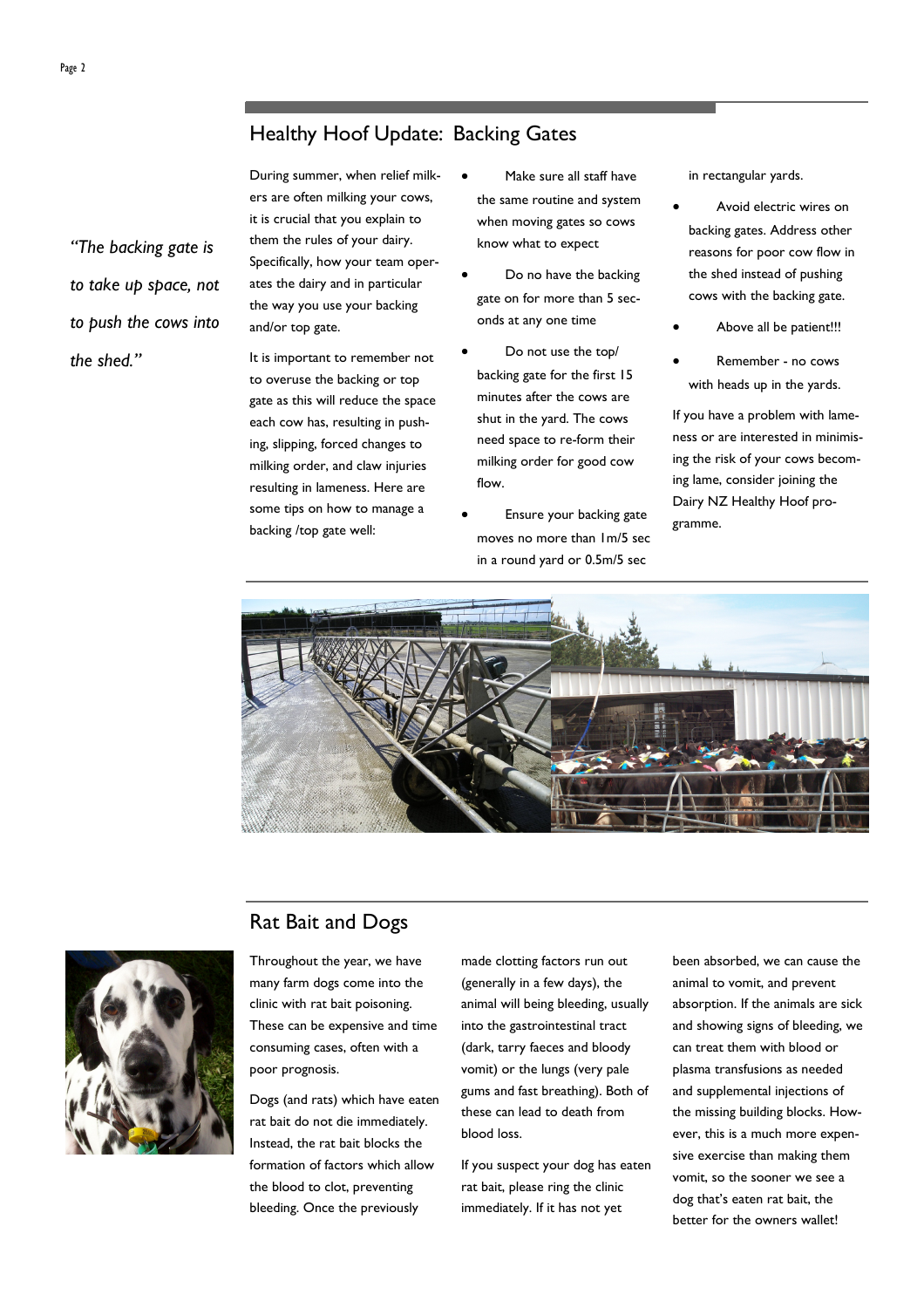# Keeping the cells low: mid-season mastitis

As the rush of calving and mating settles down and milking falls back to a routine beware of becoming complacent and allowing cell counts to creep upwards.

SCC (somatic cell count) is a crude indicator of udder health and it can highlight underlying subclinical infections or an infected cow(s) in the herd which has gone unnoticed. Studies have shown that for every halving of BMSCC there is a 2% increase in production, a good incentive to keep on top of things.

A quick reminder of areas to

keep in mind when looking at cell counts:

- Target levels for clinical cases of mastitis, at this time of year, should be below 2% per month, ie less than 2 cases per 100 cows/month.

 -Consider culling cows which consistently have a high SCC or repeat cases of mastitis—these cows are a potential source of infection for other cows.

 -Ensure teats are dry before cups are put on. Wet teats (including those which have been washed) form a droplet of bacteria laden moisture directly over the teat opening which can enter the teat canal as it opens.

 -Spray teats well after each milking. This helps kill any bacteria transferred to the teats during milking.

Finally, check the manufacturers recommendations for liner changes and change as required, old liners do not milk out as well and can develop cracks which harbor bacteria.



## The future of your herd: young stock health

#### Young weaned Cattle:

Everything going to plan we expect you will have weaned your young stock off milk at 8-10 weeks of age at the following weights:

Jerseys: 65-75kg, Friesians: 80- 90kg, X-Breeds: In the middle.

Growing at a reasonable rate per day these should reach the following weights by 6 months: Jerseys: 110kg, Friesians: 135kg and X-Breeds: 120kg.

The more grass these youngsters are consuming the more worm

eggs they will be ingesting. Illthrift and scours are often signs of a high worm burden and indicate the need for a drench. Faecal egg counts are available at the clinic, this is a useful tool to use to keep drenching to a minimum without compromising their health. While they are young and manageable it is a good chance to utilize oral drenches with essential trace elements included.

Important vaccines to be administering at this time of year are clostridial vaccines (5 in 1, 7 in 1, 10 in 1) and Lepto (7 in 1 has the clostridial diseases included or 3 way). All these vaccines require two shots 4 – 6 weeks apart, the earlier the better. However, if fully vaccinated by 3 months of age calves will require a third shot Lepto vaccine before they are 6 months.

Legal requirements: Bull calves require local anaesthetic at time of castration after the age of 6 months. Dehorning requires local anaesthetic after 9 months of age.

*"Dehorning requires local anaesthetic after 9 months of age."*